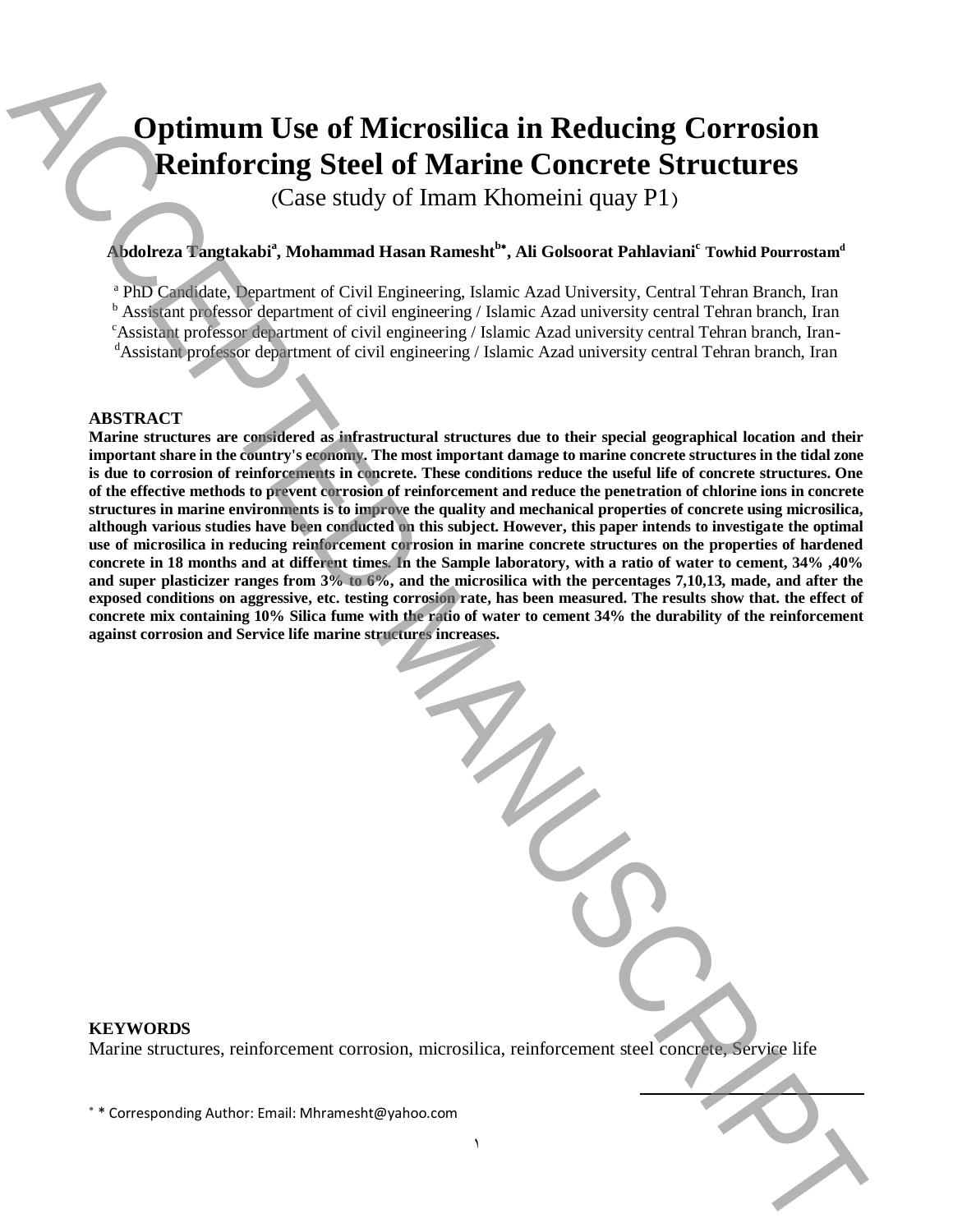## **1. Introduction**

Degradation of marine concrete structures due to corrosion of reinforcement, under the influence of chloride ions, is one of the main causes of destruction of reinforced concrete structures. The conditions governing marine structures on the shores of the Persian Gulf, both in terms of salts in seawater and in terms of the prevailing climatic conditions, have made this environment one of the most aggressive marine environments in terms of corrosion. Early breakdowns of concrete structures in the Persian Gulf region due to reinforcement corrosion have already imposed high repair costs on the countries of the region, which is a serious and important economic problem. For this reason, the growing acceptance of the causes of corrosion of reinforced concrete buried in concrete, ways to prevent it, factors that cause high strength and durability of concrete is a sign of the importance of the issue. Reinforced concrete structures in the sea are exposed to chemical and electrochemical damage. The most important causes of corrosion are due to two phenomena of air carbonation and chloride infiltration. Due to reinforcement corrosion and cracking of concrete, the useful life of marine concrete structures is significantly reduced. This type of damage is more common in the tidal zone, because in the tidal zone due to wetter and drier the penetration of chloride into the concrete is intensified and as a result the intensity of corrosion increases.[1,2]

#### **2. Methodology:**

In this research, Portland cement type 2, Tehran cement factory with a grade of 400 kg  $/$  m<sup>3</sup> has been used. The aggregate used in making the samples is made according to ASTM-C33 standard[3].The aggregate used in the construction of these samples is shown in accordance with the granulation of Table 5 and Figure 3 to 5, which complies with the ASTM regulations for the aggregation of consumables in concrete. The prepared sand is river type with a specific weight of 2560 kg / m3 and the crushed sand is prepared with a specific weight of  $2650 \text{ kg} / \text{m}^3$ . Consumable aggregate prepared from Omid crusher sand mines has been prepared near Shushtar city at a distance of about 195 km from Mahshahr city. Since the use of microsilica in concrete increases water consumption, a superplasticizer was used to create high fluidity in the concrete mix and not to use more water, which will affect the porosity and strength issues. This reduction in water content will increase the strength and durability of the concrete[4]. In this research, MECRET TB 101F is used. This superplasticizer is delayed and its combined base is

naphthalene and melamine and corrosion resistant, which is suitable for marine structures and corrosive environments.

#### **3. Results and Discussion:**

To test the compressive strength of concrete,  $15 \times 15 \times 15$ cm cubic specimens were prepared and the results of the compressive strength test are shown in Table 6 and Figure 9. As can be seen, for all three concrete samples containing 7, 10 and 13% microsilica, the compressive strength was 28 days higher than the control sample. The percentage of lubricant is 6%, which is about 32% higher than the control sample [5,6,7,8]. Considering that the aim of this study is the optimal use of microsilica in reducing the corrosion of reinforcement in marine concrete structures, concrete samples were kept in the laboratory and in the conditions of the Persian Gulf environment for 18 months. Corrosion tests were performed on the samples every 4.5 months. Was performed, and laboratory results were compared. The corrosion intensity in terms of concrete age (corrosion duration) for samples containing 7, 10 and 13% microsilica (cement weight) and sample without microsilica (control sample). Corrosion intensity of samples containing microsilica in the range of 7 to 13% over a period of approximately 18 months is much lower than corrosion intensity of sample without microsilica. Cements are placed, firstly, they fill very small glazed spaces, and secondly, because they are chemically active, they combine with calcium hydroxide [Ca(OH)2] from the dewatering of cement and convert it into hydrated calcium silicate. This reduces the voids in the reduced cement glaze of calcium hydroxide to a more solid body similar to other cement paste silicates, the texture of the cement paste becomes more uniform and the properties of concrete are improved, causing corrosion resistance and a significant improvement in permeability. Concrete becomes aggressive in environments. Comparing Figures 12 and 13 and the corrosion intensity of laboratory samples according to the age of concrete for 34% w /c, 4% w/c and 3% of different microsilica, shows that the corrosion intensity in concrete samples with water to cement ratio of 34% (34 % w/c) is less than the water to cement ratio of 40% ( $w/c = 4$ %), and this is due to the reduced permeability of concrete in a fixed **Example 2.** The subset of the subset of the subset of the subset of the subset of the subset of the subset of the subset of the subset of the subset of the subset of the subset of the subset of the subset of the subset o